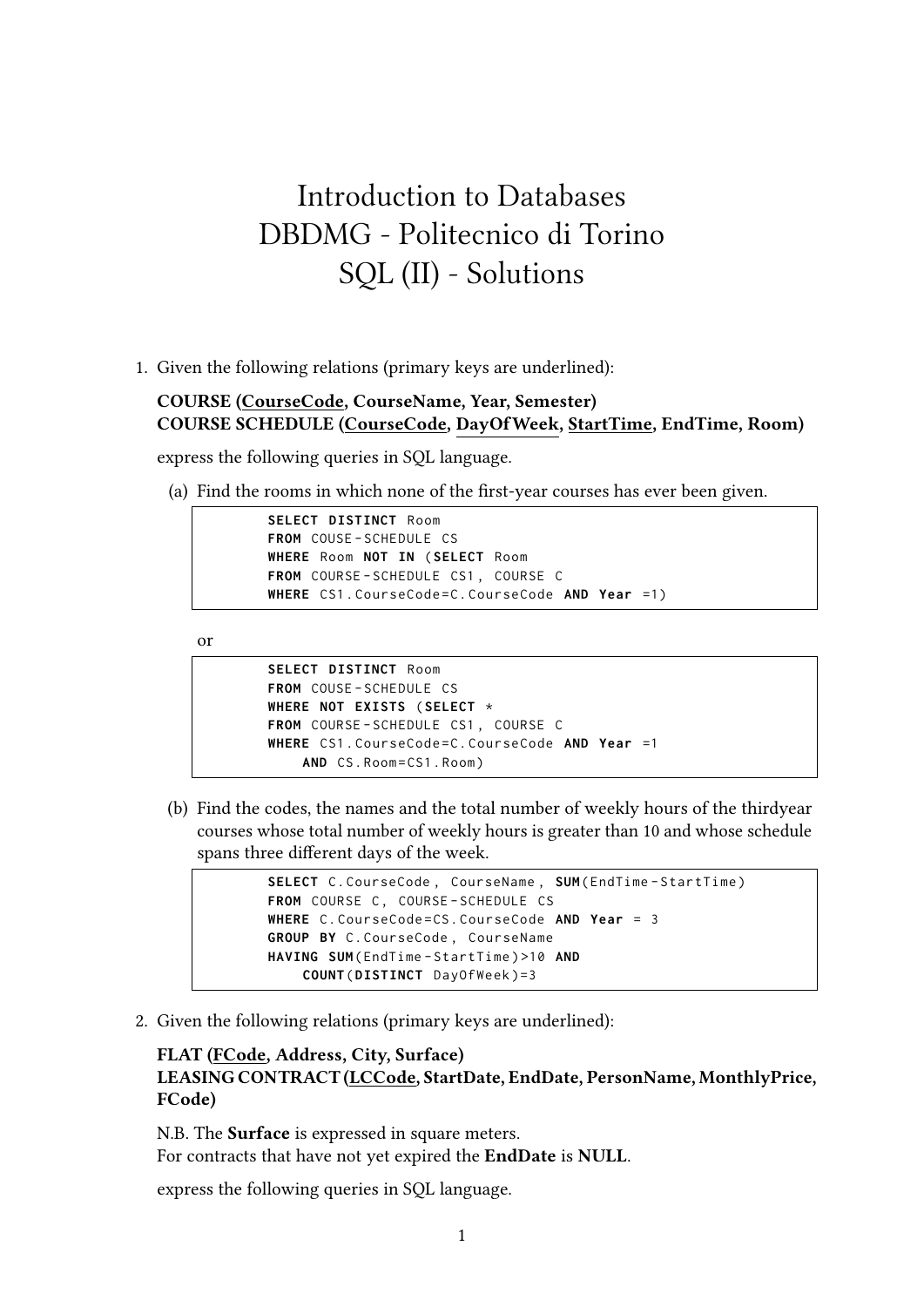(a) For the cities in which at least 100 contracts have been signed, find the city, the maximum monthly price, the average monthly price, the maximum duration of the leasing contracts, the average duration of the leasing contracts and the total number of signed contracts.

```
SELECT F. City, MAX(L. MonthlyPrice), AVG(L. MonthlyPrice),
        MAX(L.EndDate-L.StartDate),
        AVG ( L . EndDate - L . StartDate ) , COUNT (*)
FROM FLAT F, LEASING-CONTRACT L
WHERE F. FCode=L. Fcode [AND EndDate IS NOT NULL]
GROUP BY F . City
HAVING COUNT (*) >=100
```
(b) Find the names of the people who have never rented any flat with a surface greater than 80 square meters.

```
SELECT DISTINCT PersonName
FROM LEASING_CONTRACT LC
WHERE PersonName NOT IN (
    SELECT PersonName
    FROM LEASING_CONTRACT LC1 , FLAT F
    WHERE F. Surface >80 AND LC1. FCode=F. Fcode)
```
or

```
SELECT DISTINCT PersonName
FROM LEASING_CONTRACT LC
WHERE NOT EXIST (
    SELECT *
    FROM LEASING_CONTRACT LC1 , FLAT F
    WHERE F . Surface >80 AND LC1 . FCode = F . Fcode AND
    LC . PersonName = LC1 . PersonName )
```
(c) Find the names of the people who have signed more than two leasing contracts for the same flat (in different periods).

```
SELECT DISTINCT PersonName
FROM LEASING_CONTRACT LC
GROUP BY PersonNamem , FCode
HAVING COUNT (*) >2
```
(d) Find the codes and the addresses of flats in Turin whose monthly leasing price has always been greater than 500 Euro and for which more than 5 contracts have been signed.

```
SELECT FCode , Address
FROM FLAT F
WHERE City ='Turin ' AND FCode NOT IN ( SELECT FCode
                                       FROM LEASING - CONTRACT
                                       WHERE MonthlyPrice <=500)
AND Fcode IN ( SELECT FCode
             FROM LEASING - CONTRACT
             GROUP BY Fcode
             HAVING COUNT (*) >5)
```